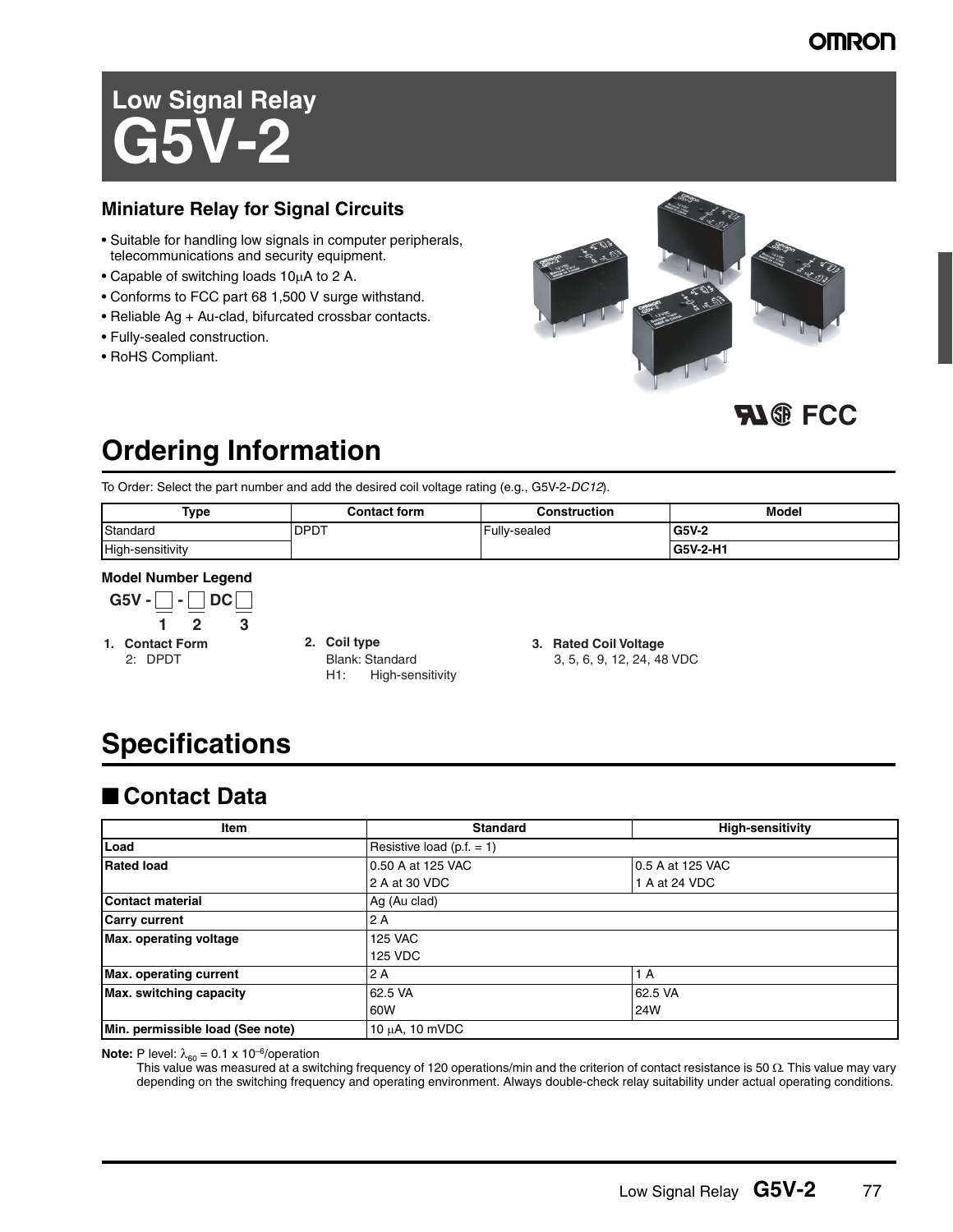## ■ **Coil Data Standard Type**

| (VDC) | Rated voltage   Rated current<br>(mA) | Coil<br>resistance |                                           | <b>Coil inductance</b><br>(Ref. value) (H) | Pick-up<br>voltage | <b>Dropout</b><br>voltage | <b>Maximum</b><br>voltage | <b>Power</b><br>consumption |
|-------|---------------------------------------|--------------------|-------------------------------------------|--------------------------------------------|--------------------|---------------------------|---------------------------|-----------------------------|
|       |                                       | $(\Omega)$         | <b>Armature OFF</b><br><b>Armature ON</b> |                                            | % of rated voltage |                           |                           | (mW)                        |
| 13    | 166.70                                | 18                 | 0.04                                      | 0.05                                       | 75% max.           | 5% min.                   | 120% max.                 | Approx. 500                 |
| 5     | 100                                   | 50                 | 0.09                                      | 0.11                                       |                    |                           | at 23 $\degree$ C         |                             |
| 6     | 83.30                                 | 72                 | 0.16                                      | 0.19                                       |                    |                           |                           |                             |
| 9     | 55.60                                 | 162                | 0.31                                      | 0.49                                       |                    |                           |                           |                             |
| 12    | 41.70                                 | 288                | 0.47                                      | 0.74                                       |                    |                           |                           |                             |
| 24    | 20.80                                 | 1.152              | .98                                       | 2.63                                       |                    |                           |                           |                             |
| 148   | 12                                    | 4.000              | 7.23                                      | 10.00                                      |                    |                           |                           | Approx. 580                 |

### **High-sensitivity Type**

| (VDC) | Rated voltage   Rated current  <br>(mA) | Coil<br>resistance |       | Coil inductance<br>(Ref. value) (H) | Pick-up<br>voltage | <b>Dropout</b><br>voltage | <b>Maximum</b><br>voltage  | <b>Power</b><br>consumption |
|-------|-----------------------------------------|--------------------|-------|-------------------------------------|--------------------|---------------------------|----------------------------|-----------------------------|
|       |                                         | $(\Omega)$         |       | Armature OFF   Armature ON          | % of rated voltage |                           |                            | (mW)                        |
| Iз    | 50                                      | 60                 | 0.18  | 0.57                                | 75% max.           | 5% min.                   | 180% max.                  | Approx. 150                 |
| 5     | 30                                      | 166.7              | 0.46  | 0.71                                |                    |                           | at 23 $\mathrm{^{\circ}C}$ |                             |
| l6    | 25                                      | 240                | 0.70  | 0.97                                |                    |                           |                            |                             |
| l9    | 16.70                                   | 540                | 1.67  | 2.33                                |                    |                           |                            |                             |
| 12    | 12.50                                   | 960                | 2.90  | 3.99                                |                    |                           |                            |                             |
| 24    | 8.33                                    | 2,880              | 6.72  | 9.27                                |                    |                           |                            | Approx. 200                 |
| 48    | 6.25                                    | 7.680              | 20.10 | 26.70                               |                    |                           | 150% max.<br>lat 23°C      | Approx. 300                 |

**Note: 1.** The rated current and coil resistance are measured at a coil temperature of 23°C with a tolerance of ±10%.

**2.** The operating characteristics are measured at a coil temperature of 23°C.

**3.** The maximum voltage is the highest voltage that can be imposed on the relay coil.

## **Characteristics**

| Contact resistance (See note 1)                  |                                  | 50 m $\Omega$ max. (G5V-2); 100 m $\Omega$ max. (G5V-2-H1)                                                                          |  |  |
|--------------------------------------------------|----------------------------------|-------------------------------------------------------------------------------------------------------------------------------------|--|--|
| Operate time (See note 2)                        |                                  | 7 ms max. (mean value: approx. 3.5 ms)                                                                                              |  |  |
| Release time (See note 2)                        |                                  | 3 ms max. (mean value: approx. 0.8 ms)                                                                                              |  |  |
| <b>Operating frequency</b>                       | <b>Mechanical</b>                | 36,000 operations/hour                                                                                                              |  |  |
| (max.)                                           | <b>Electrical</b>                | 1,800 operations/hour (under rated load)                                                                                            |  |  |
| Insulation resistance (See note 3)               |                                  | 1,000 M $\Omega$ min (at 500 VDC)                                                                                                   |  |  |
| <b>Dielectric strength</b>                       |                                  | 1,000 VAC, 50/60 Hz for 1 minute between coil and contacts                                                                          |  |  |
|                                                  |                                  | 1,000 VAC, 50/60 Hz for 1 minute between contacts of different poles                                                                |  |  |
|                                                  |                                  | 750 VAC, 50/60 Hz for 1 minute between contacts of same poles                                                                       |  |  |
|                                                  |                                  | (500 VAC, 50/60 Hz for 1 minute between contacts of same poles for high-sensitive type)                                             |  |  |
| Surge withstand voltage                          |                                  | 1,500 V (10 X 160 µs) between coil and contacts (conforms to part 68 of FCC rules)                                                  |  |  |
| <b>Mechanical durability</b><br><b>Vibration</b> |                                  | 10 to 55 Hz, 1.50 mm double amplitude                                                                                               |  |  |
|                                                  | <b>Malfunction</b><br>durability |                                                                                                                                     |  |  |
| <b>Shock</b>                                     |                                  | Mechanical durability   1,000 m/s <sup>2</sup> (approx. 100 G)                                                                      |  |  |
|                                                  | <b>Malfunction</b><br>durability | 200 m/s <sup>2</sup> (approx. 20 G), 100 m/s <sup>2</sup> (approx. 10 G) for high-sensitive type                                    |  |  |
| Ambient temperature                              | Operating/storage                | -25 $\degree$ to 70 $\degree$ C ("-H1" versions) with no icing<br>-25 $\degree$ to 65 $\degree$ C (standard versions) with no icing |  |  |
| <b>Humidity</b>                                  |                                  | 5% to 85% RH                                                                                                                        |  |  |
| Service life                                     | <b>Mechanical</b>                | 15 million operations min. (at operating frequency of 36,000 operations/hour)                                                       |  |  |
|                                                  | <b>Electrical</b>                | 100,000 operations min. (at 1,800 operations/hr). See "Characteristic Data"                                                         |  |  |
| Weight                                           |                                  | Approx. 5 g                                                                                                                         |  |  |

**Note: 1.** The contact resistance was measured with 10 mA at 1 VDC with a fall-of-potential method.

**2.** Values in parentheses are typical values unless otherwise stated.

**3.** The insulation resistance was measured with a 500-VDC megohmmeter applied to the same parts as those for checking the dielectric strength.

**4.** The above values are initial values.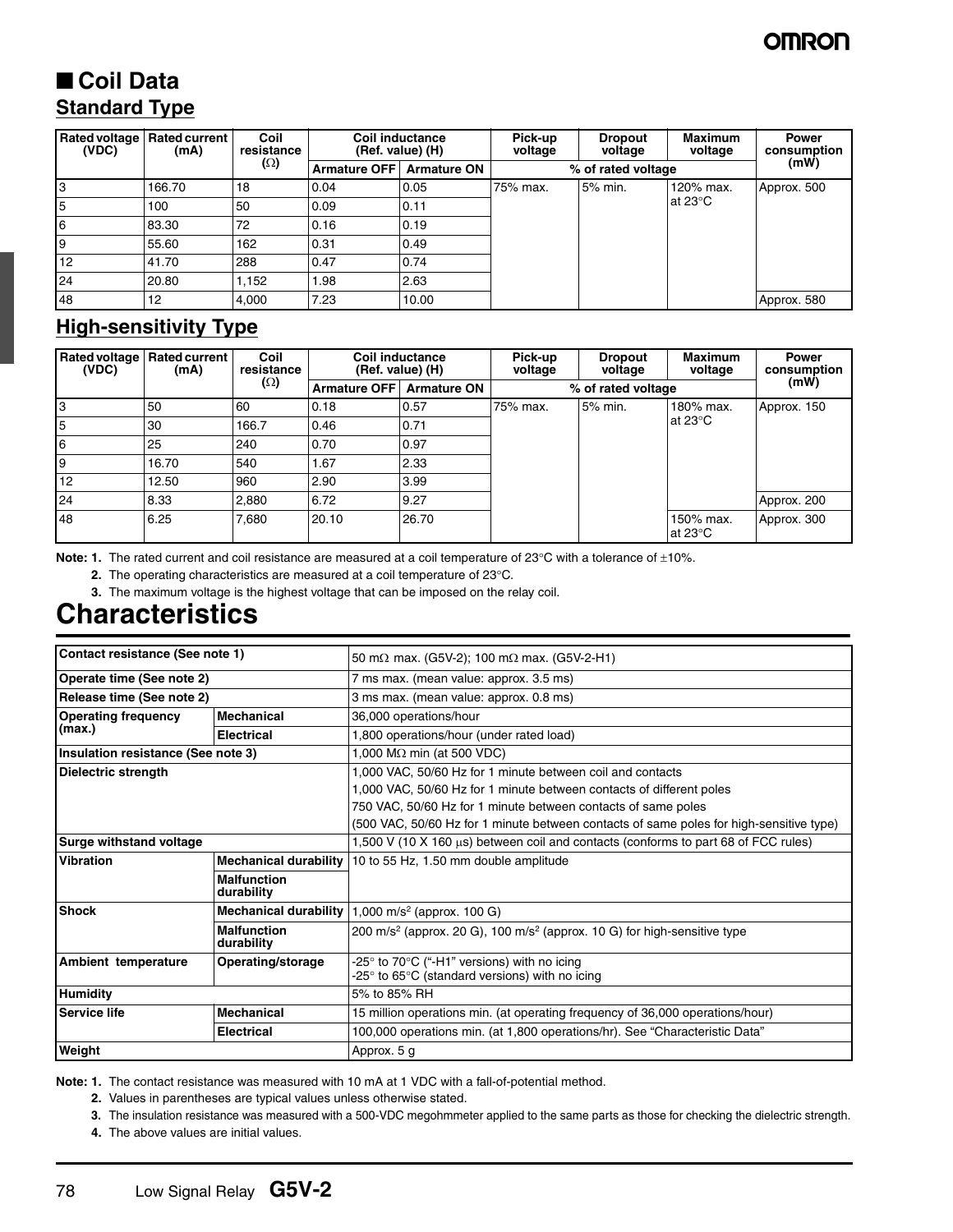### **OMRON**

## ■ **Characteristic Data**

**G5V-2**

Rated operating current (A)

Rated operating current  $(A)$ <br> $\frac{1}{2}$   $\qquad \qquad \frac{1}{2}$ 

#### **Maximum Switching Capacity**



## **Maximum Coil Voltage**



**Note:** The maximum coil voltage refers to the maximum value in a varying range of operating power voltage, not a continuous voltage.

### **G5V-2-H1**





#### **Electrical Service Life**



### **Maximum Coil Voltage**



**Note:** The maximum coil voltage refers to the maximum value in a varying range of operating power voltage, not a continuous voltage.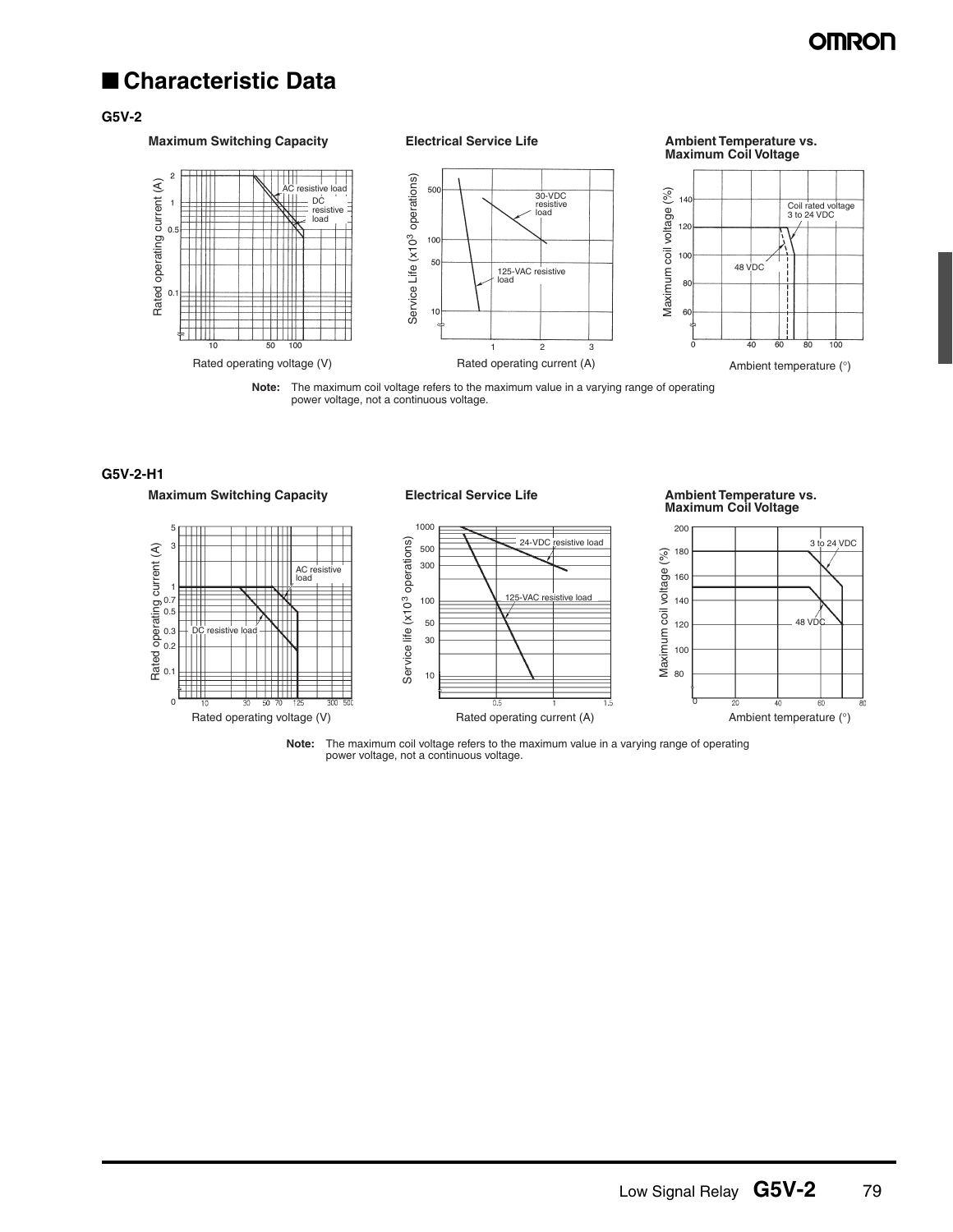## **Dimensions**

**Note: 1.** All units are in millimeters unless otherwise indicated.

- **2.** Tolerance: ±0.1
- **3.** Orientation marks are indicated as follows:

**G5V-2, G5V-2-H1**



### ■ **Approvals**

**UL Recognized (File No. E41515) / CSA Certified (File No. LR31928) - - Ambient Temp. = 40**°**C**

| Type     | <b>Contact form</b> | <b>Coil rating</b> | <b>Contact ratings</b>         |
|----------|---------------------|--------------------|--------------------------------|
| G5V-2    | <b>DPDT</b>         | l3 to 48 VDC       | 0.6 A at 125 VAC (General Use) |
|          |                     |                    | 0.6 A at 110 VDC (Resistive)   |
|          |                     |                    | 2 A at 30 VDC (Resistive)      |
| G5V-2-H1 |                     | 3 to 48 VDC        | 0.5 A at 125 VAC (General Use) |
|          |                     |                    | 0.2 A at 110 VDC (Resistive)   |
|          |                     |                    | 1 A at 24 VDC (Resistive)      |

**Note: 1.** The rated values approved by each of the safety standards may be different from the performance characteristics individually defined in this catalog. **2.** In the interest of product improvement, specifications are subject to change.

## **Precautions**

### **Long-term Continuously ON Contacts**

Using the Relay in a circuit where the Relay will be ON continuously for long periods (without switching) can lead to unstable contacts because the heat generated by the coil itself will affect the insulation, causing a film to develop on the contact surfaces. Be sure to use a fail-safe circuit design that provides protection against contact failure or coil burnout.

### **Relay Handling**

When washing the product after soldering the Relay to a PCB, use a water-based solvent or alcohol-based solvent, and keep the solvent temperature to less than 40°C. Do not put the Relay in a cold cleaning bath immediately after soldering.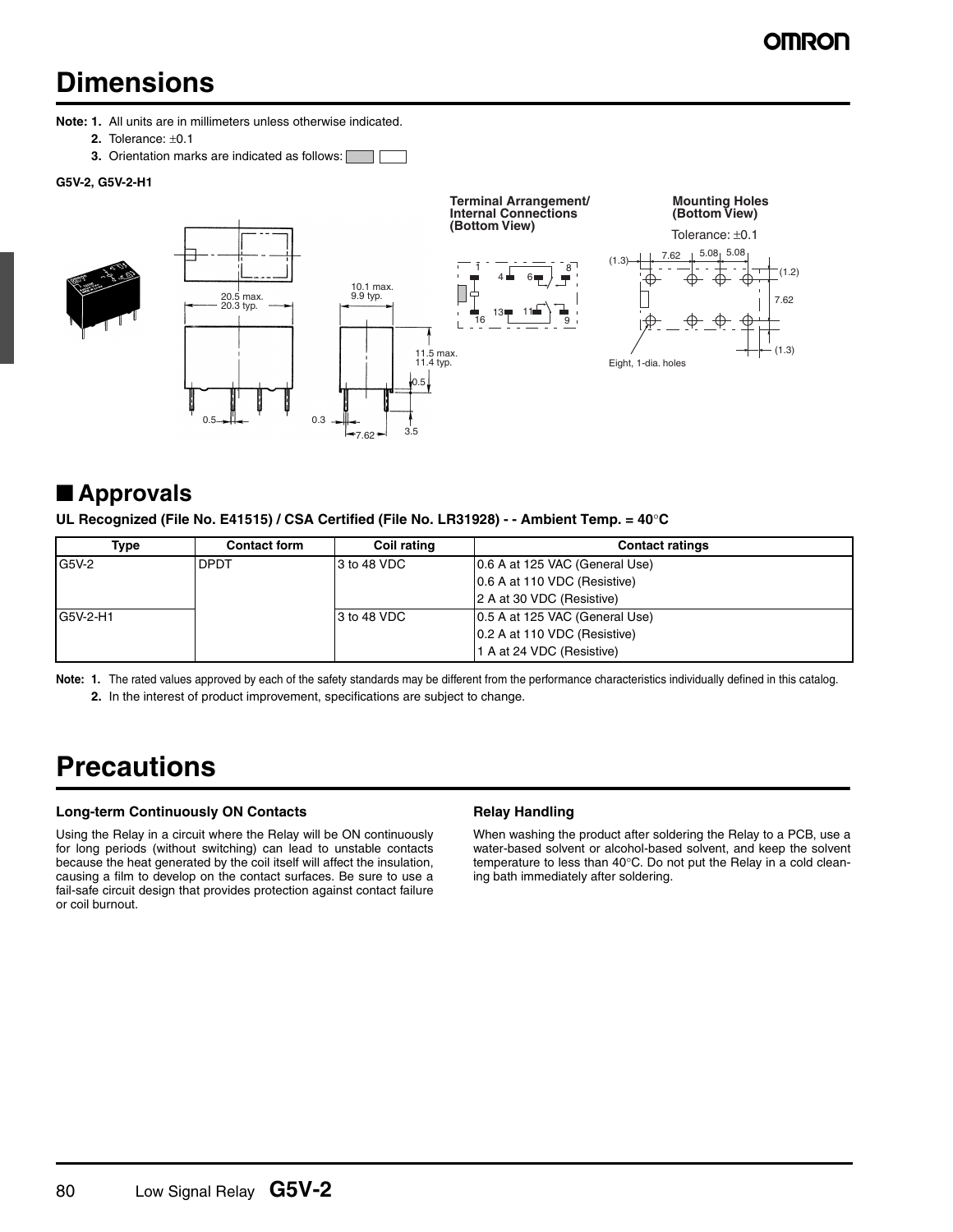### **Omron Electronic Components, LLC**

### **Terms and Conditions of Sales**

|    | <b>I. GENERAL</b>                                                                         |
|----|-------------------------------------------------------------------------------------------|
|    | Definitions: The words used herein are defined as follows.                                |
|    | These terms and conditions<br>Terms:<br>a)                                                |
|    | Omron Electronic Components LLC and its subsidiaries<br>Seller:<br>(b                     |
|    | The buyer of Products, including any end user in section III through VI<br>(c) Buyer:     |
|    | Products and/or services of Seller<br>(d) Products:                                       |
|    | (e) Including: Including without limitation                                               |
| 2. | Offer: Acceptance: These Terms are deemed part of all quotations, acknowledgments,        |
|    | invoices, purchase orders and other documents, whether electronic or in writing, relating |
|    | to the sale of Products by Seller. Seller hereby objects to any Terms proposed in Buyer's |
|    | purchase order or other documents which are inconsistent with, or in addition to, these   |
|    | Terms.                                                                                    |

3. Distributor: Any distributor shall inform its customer of the contents after and including section III of these Terms.

#### **SALES**

- Prices: Payment: All prices stated are current, subject to change without notice by Seller. Buyer agrees to pay the price in effect at the time the purchase order is accepted by Seller. Payments for Products received are due net 30 days unless otherwise stated in the invoice. Buyer shall have no right to set off any amounts against the amount owing in respect of this invoice.
- Discounts: Cash discounts, if any, will apply only on the net amount of invoices sent to Buyer after deducting transportation charges, taxes and duties, and will be allowed only if (a) the invoice is paid according to Seller's payment terms and (b) Buyer has no past due amounts owing to Seller.
- 3. Interest: Seller, at its option, may charge Buyer 1.5% interest per month or the maximum legal rate, whichever is less, on any balance not paid within the stated terms.
- 4. Orders: Seller will accept no order less than 200 U.S. dollars net billing.<br>5. Currencies: If the prices quoted herein are in a currency other than U.S. Currencies: If the prices quoted herein are in a currency other than U.S. dollars, Buyer shall make remittance to Seller at the then current exchange rate most favorable to Seller; provided that if remittance is not made when due, Buyer will convert the amount to U.S. dollars at the then current exchange rate most favorable to Seller available during the period between the due date and the date remittance is actually made.
- 6. Governmental Approvals: Buyer shall be responsible for all costs involved in obtaining any government approvals regarding the importation or sale of the Products.
- 7. Taxes: All taxes, duties and other governmental charges (other than general real property and income taxes), including any interest or penalties thereon, imposed directly or indirectly on Seller or required to be collected directly or indirectly by Seller for the manufacture, production, sale, delivery, importation, consumption or use of the Products sold hereunder (including customs duties and sales, excise, use, turnover and license taxes) shall be charged to and remitted by Buyer to Seller.
- 8. Financial: If the financial position of Buyer at any time becomes unsatisfactory to Seller, Seller reserves the right to stop shipments or require satisfactory security or payment in advance. If Buyer fails to make payment or otherwise comply with these Terms or any related agreement, Seller may (without liability and in addition to other remedies) cancel any unshipped portion of Products sold hereunder and stop any Products in transit until Buyer pays all amounts, including amounts payable hereunder, whether or not then due, which are owing to it by Buyer. Buyer shall in any event remain liable for all unpaid accounts.
- 9. Cancellation; Etc: Orders are not subject to rescheduling or cancellation unless Buyer indemnifies Seller fully against all costs or expenses arising in connection therewith.
- 10. Force Majeure: Seller shall not be liable for any delay or failure in delivery resulting from causes beyond its control, including earthquakes, fires, floods, strikes or other labor disputes, shortage of labor or materials, accidents to machinery, acts of sabotage, riots, delay in or lack of transportation or the requirements of any government authority.
- 11. Shipping; Delivery: Unless otherwise expressly agreed in writing by Seller:
	- (a) All sales and shipments of Products shall be FOB shipping point (unless otherwise stated in writing by Seller), at which point title to and all risk of loss of the Products shall pass from Seller to Buyer, provided that Seller shall retain a security interest in the Products until the full purchase price is paid by Buyer;
	- Delivery and shipping dates are estimates only; and
	- Seller will package Products as it deems proper for protection against normal handling and extra charges apply to special conditions.
- 12. Claims: Any claim by Buyer against Seller for shortage or damage to the Products occurring before delivery to the carrier or any claim related to pricing or other charges must be presented in detail in writing to Seller within 30 days of receipt of shipment.

#### **III. PRECAUTIONS**

- Suitability: IT IS THE BUYER'S SOLE RESPOINSIBILITY TO ENSURE THAT ANY OMRON PRODUCT IS FIT AND SUFFICIENT FOR USE IN A MOTORIZED VEHICLE APPLICATION. BUYER SHALL BE SOLELY RESPONSIBLE FOR DETERMINING APPROPRIATENESS OF THE PARTICULAR PRODUCT WITH RESPECT TO THE BUYER'S APPLICATION INCLUDING (A) ELECTRICAL OR ELECTRONIC COMPONENTS, (B) CIRCUITS, (C) SYSTEM ASSEMBLIES, (D) END PRODUCT, (E) SYSTEM, (F) MATERIALS OR SUBSTANCES OR (G) OPERATING ENVIRONMENT. Buyer acknowledges that it alone has determined that the Products will meet their requirements of the intended use in all cases. Buyer must know and observe all prohibitions of use applicable to the Product/s.
- 2. Use with Attention: The followings are some examples of applications for which particular attention must be given. This is not intended to be an exhaustive list of all possible use of any Product, nor to imply that any use listed may be suitable for any Product:
	- (a) Outdoor use, use involving potential chemical contamination or electrical interference.
- (b) Use in consumer Products or any use in significant quantities.
- (c) Energy control systems, combustion systems, railroad systems, aviation systems, medical equipment, amusement machines, vehicles, safety equipment, and installations subject to separate industry or government regulations. (d) Systems, machines, and equipment that could present a risk to life or property.
- 3. Prohibited Use: NEVER USE THE PRODUCT FOR AN APPLICATION INVOLVING SERIOUS RISK TO LIFE OR PROPERTY WITHOUT ENSURING THAT THE SYSTEM AS A WHOLE HAS BEEN DESIGNED TO ADDRESS THE RISKS, AND THAT THE PRODUCT IS PROPERLY RATED AND INSTALLED FOR THE INTENDED USE WITHIN THE OVERALL EQUIPMENT OR SYSTEM.
- 4. Motorized Vehicle Application: USE OF ANY PRODUCT/S FOR A MOTORIZED VEHICLE APPLICATION MUST BE EXPRESSLY STATED IN THE SPECIFICATION BY SELLER.
- 5. Programmable Products: Seller shall not be responsible for the Buyer's programming of a programmable Product.

#### **IV. WARRANTY AND LIMITATION**

- Warranty: Seller's exclusive warranty is that the Products will be free from defects in materials and workmanship for a period of twelve months from the date of sale by Seller (or such other period expressed in writing by Seller). SELLER MAKES NO WARRANTY OR REPRESENTATION, EXPRESS OR IMPLIED, ABOUT ALL OTHER WARRANTIES, NON-INFRINGEMENT, MERCHANTABILITY OR FITNESS FOR A PARTICULAR PURPOSE OF THE PRODUCTS.
- 2. Buyer Remedy: Seller's sole obligation hereunder shall be to replace (in the form originally shipped with Buyer responsible for labor charges for removal or replacement thereof) the non-complying Product or, at Seller's election, to repay or credit Buyer an amount equal to the purchase price of the Product; provided that there shall be no liability for Seller or its affiliates unless Seller's analysis confirms that the Products were correctly handled, stored, installed and maintained and not subject to contamination, abuse, misuse or inappropriate modification. Return of any Products by Buyer must be approved in writing by Seller before shipment.
- 3. Limitation on Liability: SELLER AND ITS AFFILIATES SHALL NOT BE LIABLE FOR SPECIAL, INDIRECT, INCIDENTAL OR CONSEQUENTIAL DAMAGES, LOSS OF PROFITS OR PRODUCTION OR COMMERCIAL LOSS IN ANY WAY CONNECTED WITH THE PRODUCTS, WHETHER SUCH CLAIM IS BASED IN CONTRACT, WARRANTY, NEGLIGENCE OR STRICT LIABILITY. FURTHER, IN NO EVENT SHALL LIABILITY OF SELLER OR ITS AFFILITATES EXCEED THE INDIVIDUAL PRICE OF THE PRODUCT ON WHICH LIABILITY IS ASSERTED.
- Indemnities: Buyer shall indemnify and hold harmless Seller, its affiliates and its employees from and against all liabilities, losses, claims, costs and expenses (including attorney's fees and expenses) related to any claim, investigation, litigation or proceeding (whether or not Seller is a party) which arises or is alleged to arise from Buyer's acts or omissions under these Terms or in any way with respect to the Products.

#### **V. INFORMATION; ETC.**

- 1. Intellectual Property: The intellectual property embodied in the Products is the exclusive property of Seller and its affiliates and Buyer shall not attempt to duplicate it in any way without the written permission of Seller. Buyer (at its own expense) shall indemnify and hold harmless Seller and defend or settle any action brought against Seller to the extent that it is based on a claim that any Product made to Buyer specifications infringed intellectual property rights of another party.
- Property: Confidentiality: Notwithstanding any charges to Buyer for engineering or tooling, all engineering and tooling shall remain the exclusive property of Seller. All information and materials supplied by Seller to Buyer relating to the Products are confidential and proprietary, and Buyer shall limit distribution thereof to its trusted employees and strictly prevent disclosure to any third party.
- 3. Performance Data: Performance data is provided as a guide in determining suitability and does not constitute a warranty. It may represent the result of Seller's test conditions, and the users must correlate it to actual application requirements.
- Change In Specifications: Product specifications and descriptions may be changed at any time based on improvements or other reasons. It is Seller's practice to change part numbers when published ratings or features are changed, or when significant engineering changes are made. However, some specifications of the Product may be changed without any notice.
- 5. Errors And Omissions: The information on Seller's website or in other documentation has been carefully checked and is believed to be accurate; however, no responsibility is assumed for clerical, typographical or proofreading errors or omissions.
- 6. Export Controls: Buyer shall comply with all applicable laws, regulations and licenses regarding (a) export of the Products or information provided by Seller; (b) sale of Products to forbidden or other proscribed persons or organizations; (c) disclosure to noncitizens of regulated technology or information.

#### **VI. MISCELLANEOUS**

- Waiver: No failure or delay by Seller in exercising any right and no course of dealing between Buyer and Seller shall operate as a waiver of rights by Seller.
- 2. Assignment: Buyer may not assign its rights hereunder without Seller's written consent. 3. Law: These Terms are governed by Illinois law (without regard to conflict of laws).
- Federal and state courts in Cook County, Illinois have exclusive jurisdiction for any dispute hereunder. 4. Amendment: These Terms constitute the entire agreement between Buyer and Seller
- relating to the Products, and no provision may be changed or waived unless in writing signed by the parties.
- 5. Severability: If any provision hereof is rendered ineffective or invalid, such provision shall not invalidate any other provision.